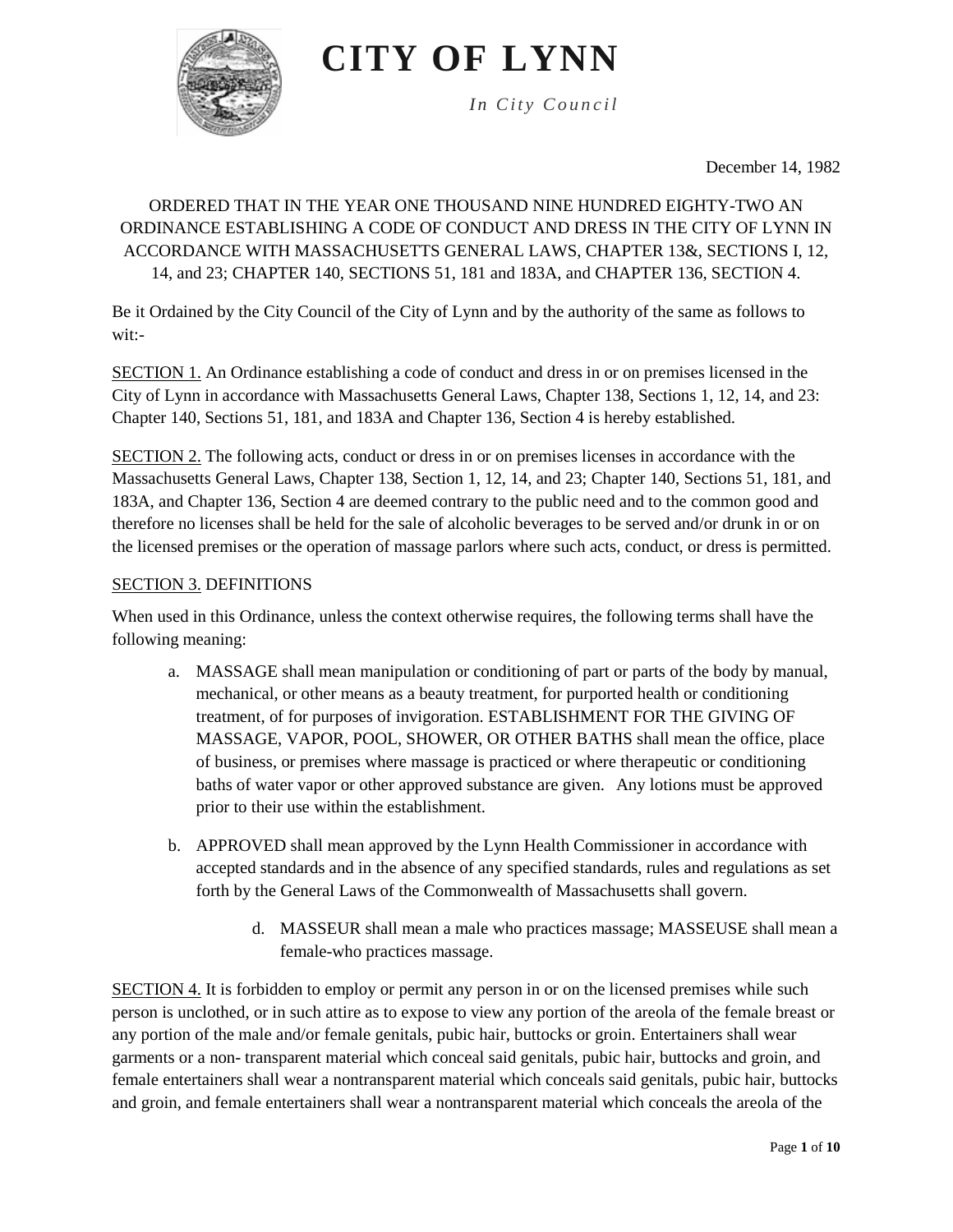

*In City Council*

female breast.

SECTION 5. It is forbidden to employ or permit any hostess waitress, or other person to mingle with patrons while such hostess, waitress, or other person is unclothed or in such attire as would expose to view any portion of the areola of the female breast or any portion of the male and/or female pubic hair, genitals, buttocks or groin.

SECTION 6. It is forbidden to encourage or permit any person in or on the licensed premises to touch, caress or fondle the breasts, buttocks, or genitals of one's own person or of any other person.

SECTION 7. It is forbidden to employ or permit any person; to wear or use any device, apparatus, or covering exposed to view which simulates the breasts, buttocks, pubic hair or genitals or any portions thereof which would be a violation of Section 5 above.

SECTION 8. It is forbidden to employ or permit any person in or on the licensed premises to perform an act or acts, or to simulate the act or acts of:

- a. Sexual intercourse, masturbation, sodomy, flagellation, or any sexual acts prohibited by law.
- b. Touching, caressing or fondling the breasts, buttocks, or genitals of another or one's own person.
- c. No (male) masseur nor (female) masseuse employed by an establishment licensed under Chapter 140, Section 51 shall practice massage upon or give or assist in giving any type of baths to the opposite sex.

SECTION 9. It is forbidden to allow any entertainer to perform in or on the licensed premises, while in the course of his or her entertainment or performance, to so entertain or perform less than/three (3) feet from any patron in or on the licensed premises.

SECTION 10. It is forbidden to employ or permit any person in or on the licensed premises to show motion picture films, still photographs or any other photographic reproductions depicting any person or any acts or any simulation of any acts prohibited in Section 5 through 9 inclusive.

SECTION 11. At all times the entire area of the premises must be continually illuminated to the degree of not less than ten (10) foot candle measured thirty (.30) inches from the floor except those portions of the room covered by furniture and all rooms used for the servicing of patrons which must be illuminated to the degree of not less than thirty (30) foot candles. The doors of each room and enclosure of an establishment licensed pursuant to Chapter 140, Section 51, and used for massage purposes shall have an unobstructed window, one foot by two feet in size, which permits visual observation of the entire room or enclosure. Said doors shall be free of obstruction and remain unlocked during the hours of operation, along with all entrances to the establishment.

a. All rooms used for massage purposes are to be equipped with lavatory sinks with hot and cold running water. All rooms shall contain adequate cleaning and sterilization facilities for the cleaning and sterilization of utensils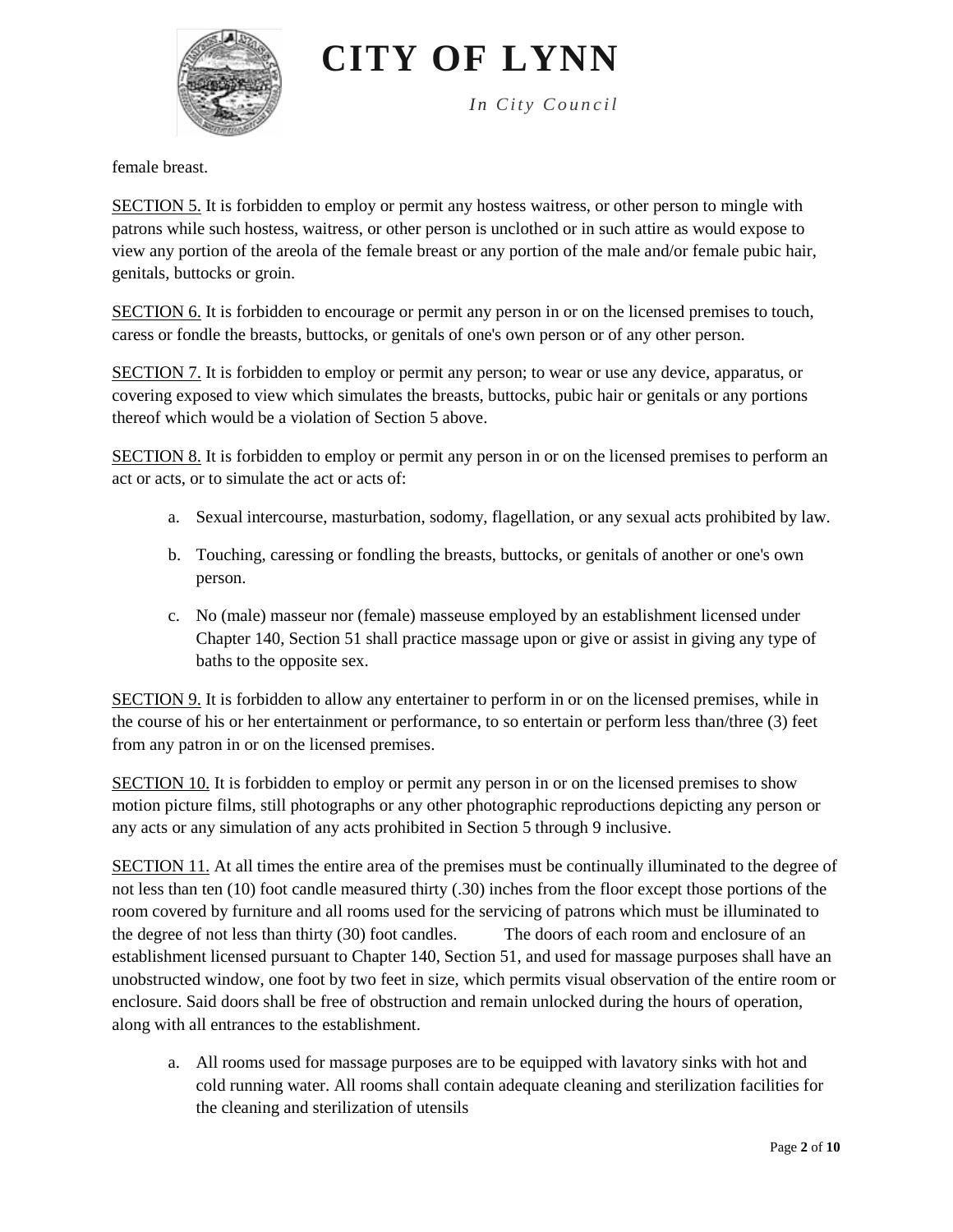

*In City Council*

- b. Every room used for the reception or treatment of the patrons shall be so located and arranged as to afford adequate fire protection and means of escape in case of fire, and to be of easy access to any legally authorized officer.
- c. No device for dimming of interior lighting is to be used.

SECTION 12. No employee and/or entertainer shall solicit, induce, or request a patron to purchase any alcoholic or non-alcoholic beverage for them or any other person. Nothing shall prohibit the above activity between any employee and/or entertainer and any person who are related by blood or marriage.

SECTION 13. No devices, mechanical, electrical or otherwise, shall be utilized by any licensee or anyone for whose conduct said licensee is responsible, for the purpose of signaling employees, entertainers, and/or patrons that agents of licensing authorities or law enforcement authorities are present.

SECTION 14. No person shall practice massage or conduct an establishment for the giving of vapor, pool, shower, or other baths for hire or reward or advertise or hold himself out as being engaged in the business of massage or the giving of said baths without receiving a license from the Health Commissioner providing the said applicant is a licensed physical therapist, registered in the Commonwealth of Massachusetts. The license fee for each establishment shall be One Hundred Dollars (\$100.00) and for each Masseur or Masseuse shall be Fifty Dollars (\$50.00) per year. A License issued to an establishment, masseur or masseuse is not transferable. A masseur or masseuse may, however, transfer to another establishment in the City of Lynn with prior approval of the Health Commissioner. License shall automatically expire on December 31 of each year. Applications for renewal must be submitted at least 30 days prior to expiration date,

### SECTION 15. EXCEPTIONS AND EXCLUSIONS

For the purpose of these regulations:

- a. PERSONS EXCEPTED: Physicians, School athletic trainers or chiropodists (podiatrists) registered in the Commonwealth are excluded^ A person registered as a barber or an apprentice under the provisions of Section 87H or Section 871 of Chapter 112 of the General Laws or as a hairdresser, operator or a student under the provisions of Section 87T to 87JJ inclusive of said Chapter 112 of the General Laws may practice facial and scalp massage without taking out a license.
- b. ESTABLISHMENT EXCEPTION: Hospitals, nursing and convalescent homes, and other similar licensed institutions where massage and baths may be given are excluded from the definition of an ESTABLISHMENT.

SECTION 16. REQUIREMENTS FOR PERSONAL LICENSING: No person shall be licensed to practice massage or conduct an establishment for giving massage, vapor, pool, shower, or other baths unless they meet the; following requirements:

a. Be Twenty-one (31 years of age or older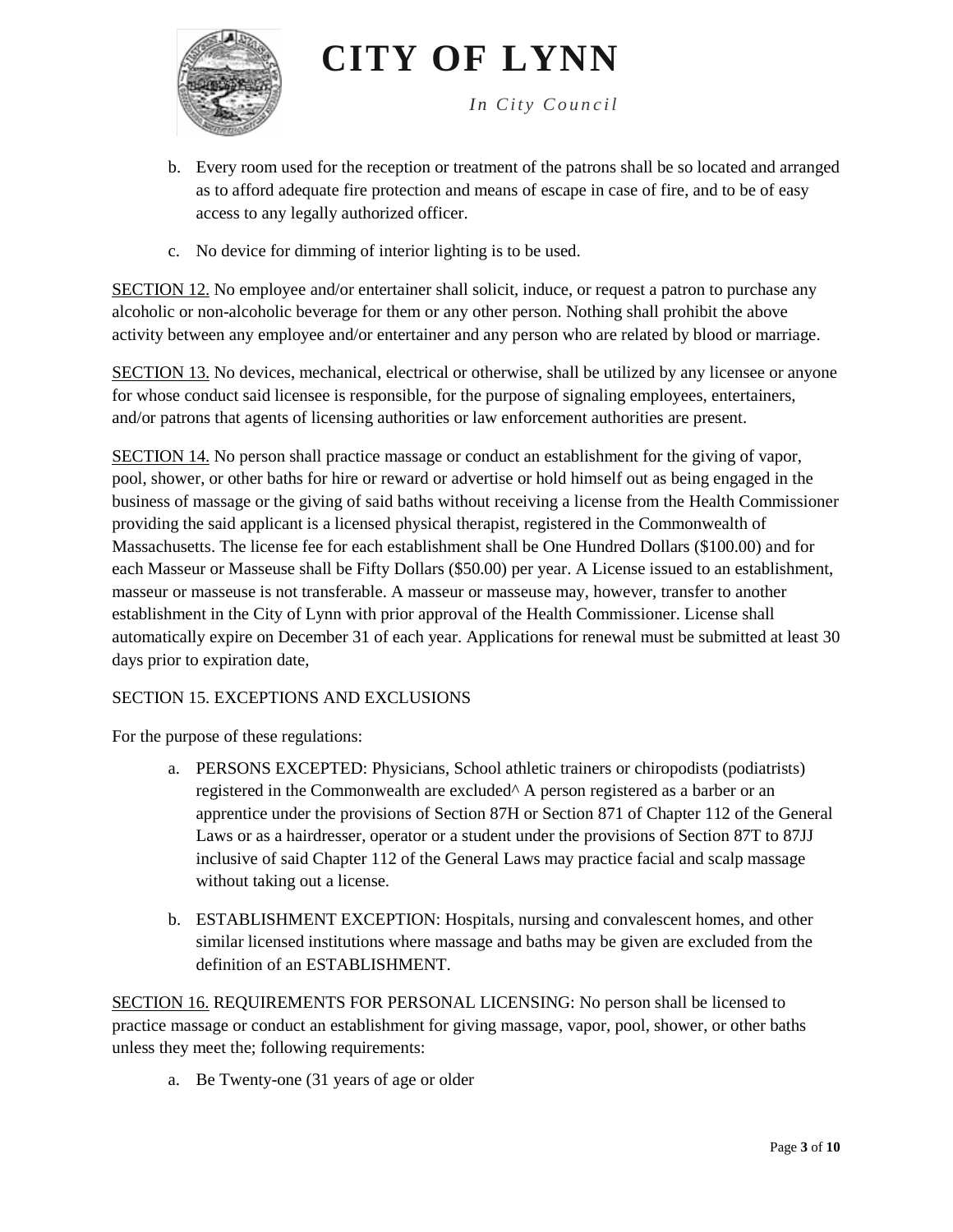

*In City Council*

- b. Be of good moral character
- c. Submit to the Health Department a. completed application form containing all information requested by said form
- d. Have had a physical examination, including a blood test (serological examination and chest X-ray, within two months prior to the application for licensing or relicensing as well as 6 month intervals during which time the practice of massage is carried on
- e. A certificate signed by a physician indicating that the applicant is free from any communicable disease of any nature or description whatever must be submitted prior to licensing or relicensing
- f. Must be licensed physical therapist, registered in the Commonwealth of Massachusetts.
- g. Penalty for falsifying any information in the application shall be grounds to revoke the license immediately without a hearing
- h. A photo must-accompany each application

SECTION 17. REQUIREMENTS FOR LICENSING OF AN ESTABLISHMENT Every establishment for the giving of massage, vapor, shower, or other baths shall meet the following requirements:

- a. Hours of operation of the ESTABLISHMENT shall not be prior to 11 a.m. nor after 12:30 a.m.
- b. Must comply with the zoning law of the City of Lynn.
- c. Must comply with those applicable sections of the Sanitary Code. D. Change, rooms and dressing rooms provided for use of customers shall conform to the requirements for change rooms and toilet facilities at bathing places.
- d. Work rooms, equipment, appliances, and facilities shall conform to the applicable requirements established under industrial establishments for work room atmosphere, ventilation, heating, lighting, housekeeping and sanitation with such specific exemptions as are provided for and necessary in consideration of the particular use of such premises.
- e. No person shall use for housing, sheltering, or harboring of its employees or other persons any massage parlor or any such establishment, or cause or permit same to be used as living or sleeping quarters by such employees or other person.
- f. No massage parlor or establishment shall be used for any immoral or indecent purposes whatsoever, any conviction of any immoral or indecent acts permitted or performed upon the premises shall be sufficient evidence FOR THE IMMEDIATE REVOCATION OF THE LICENSE THEREOF
- g. The license holder shall keep, maintain and operate the establishment under permit in such a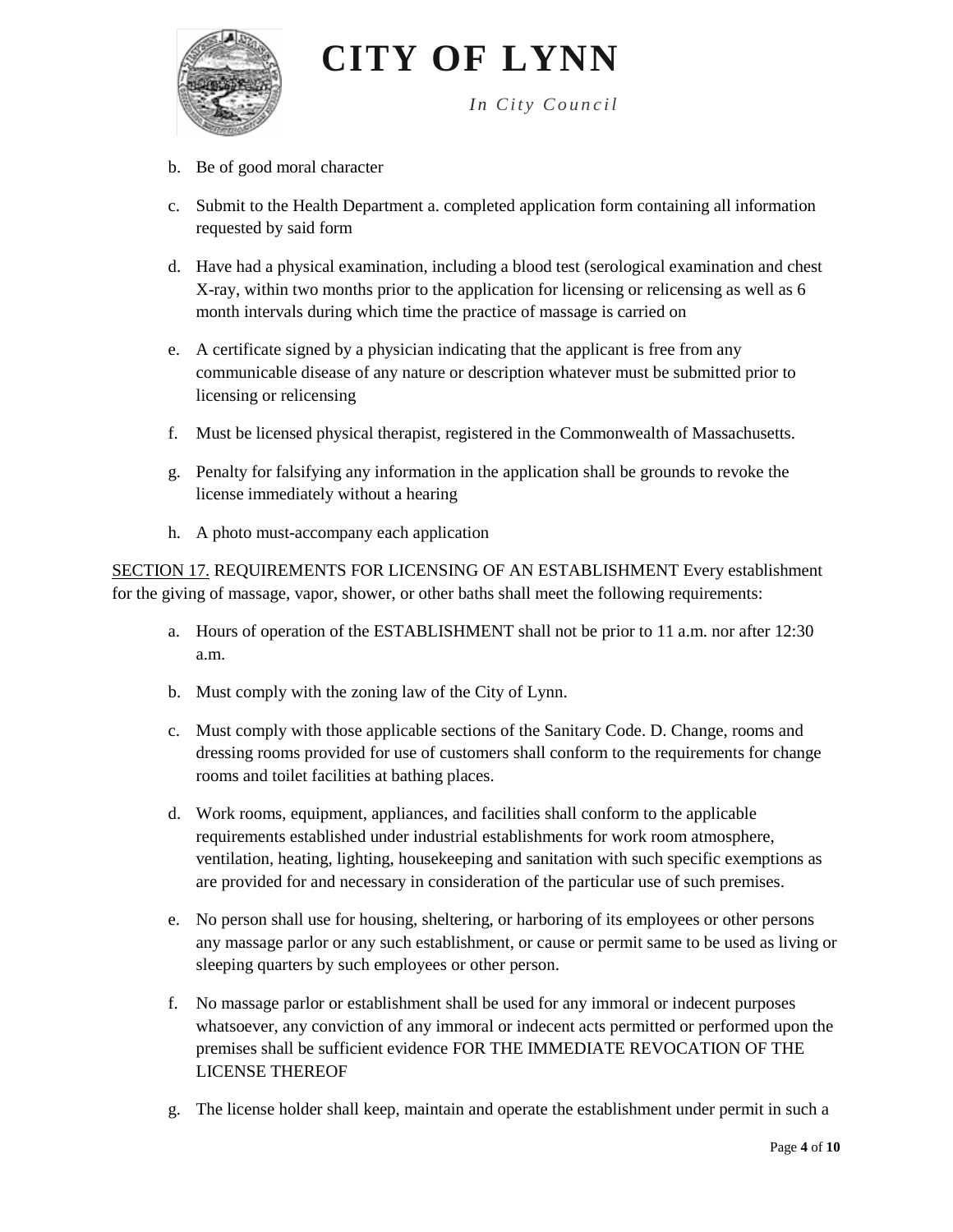

*In City Council*

manner that the health of customers, the health of persons employed therein, and the public health is not endangered in any way, and failure, to do- so shall be cause for revocation of the permit,

- h. License must be posted conspicuously.
- i. Any change of address of Masseur or Masseuse shall be printed on reverse side of License issued to masseur or Masseuse and the Health Commissioner shall be notified within twentyfour hours of such change.
- j. Any renovation and/or expansion of the Licensed ESTABLISHMENT shall receive prior approval of the Health Commissioner.

SECTION 18. If any of the provisions of this ordinance or the application thereof to any person or circumstance is held invalid, such invalidity shall not affect other provisions of said ordinance nor the application of such other provisions, which can be given effect without the invalid provision or application thereof, and for this purpose the provisions of this ordinance are severable.

SECTION 19. The penalty for any violation of this Ordinance shall be in accordance with the applicable provisions of General Laws Chapter 40, Section 21.

SECTION 20. All ordinances or parts or ordinances inconsistent herewith are hereby repealed.

SECTION 21. This Ordinance shall take effect thirty-one (31) days after its final approval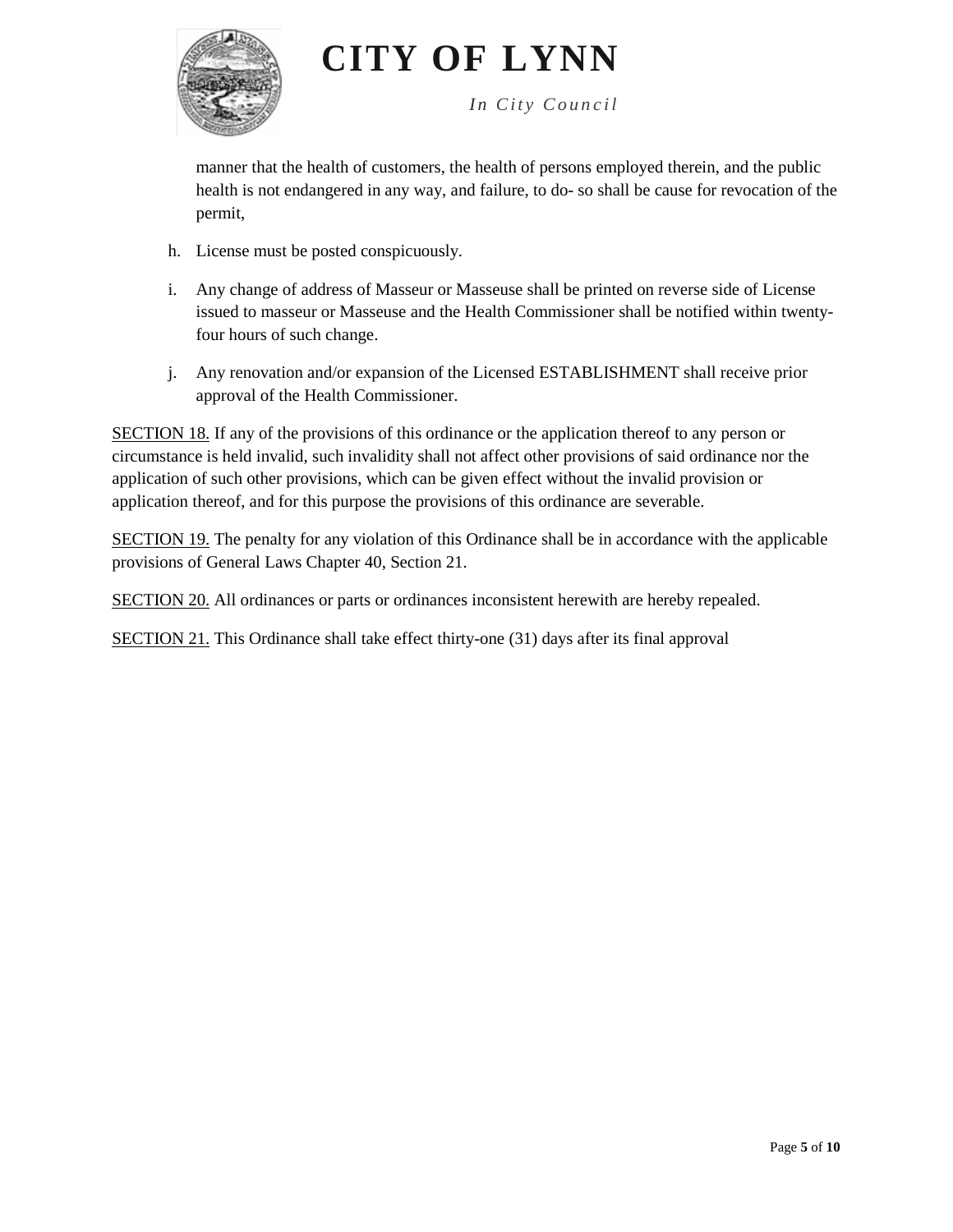

*In City Council*

November 18, 1980

# Ordered that IN THE YEAR ONE THOUSAND NINE HUNDRED EIGHTY AN ORDINANCE ESTABLISHING A CODE OF CONDUCT AND DRESS IN THE CITY OF LYNN IN ACCORDANCE WITH MASSACHUSETTS GENERAL LAWS, CHAPTER 138, SECTIONS I., 12, 14, and 23; CHAPTER 140, SECTIONS 51, 181 AND 183A, and CHAPTER 136, SECTION 4.

Be it Ordained by the City Council of the City of Lynn and by the authority of the same as follows to wit:-

SECTION 1. An Ordinance establishing a code of conduct and dress in or on premises licensed in the City of Lynn in accordance with Massachusetts General Laws, Chapter 138, Sections 1, 12, 14, and 23; Chapter 140, Sections 51, 181, and 183A and Chapter 136, Section 4 is hereby established.

SECTION 2. The following acts, conduct or dress in or on premises licensed in accordance with the Massachusetts General Laws, Chapter 138, Section 1, 12, 14, and 23; Chapter 140, Sections 51, 181, and 183A, and Chapter 136, Section 4 are deemed contrary to the public need and to the common good and therefore no license shall be held for the sale of alcoholic beverages to be served and/or drunk in or on the licensed premises or the operation of massage parlors where such acts, conduct, or dress is permitted.

#### SECTION 3. DEFINITIONS

When used in this Ordinance, unless the context otherwise requires, the following terms shall have the following meaning:

- a. MASSAGE shall mean manipulation or conditioning of part or parts of the body by manual, mechanical, or other means as a beauty treatment, for purported healthy or conditioning, treatment, or for purposes of invigoration.
- b. ESTABLISHMENT FOR THE GIVING OF MASSAGE, VAPOR, POOL, SHOWER OR OTHER BATHS shall mean the office, place of business, or premises where massage is practiced or where therapeutic or conditioning baths of water, vapor or other approved substance are given. Any lotions must be approved prior to their use within the establishment.
- c. APPROVED shall mean approved by the Lynn Health Commissioner in accordance with accepted standards and in the absence of any specified standards, rules and regulations as set forth by the General laws of the Commonwealth of Massachusetts shall govern.
- d. MASSEUR shall mean a male who practices massage; MASSEUSE shall mean a female who practices massage.

SECTION 4. It is forbidden to employ or permit any person in or on the licensed premises while such person is unclothed, or in such attire as to expose to view any portion of the areola of the female breast or any portion of the male and/or female genitals, pubic hair, buttocks or groin. Entertainers shall wear garments of a non- transparent material which conceal said genitals, pubic hair, buttocks and groin/ and female entertainers shall wear a nontransparent material which conceal said genitals, pubic hair, buttocks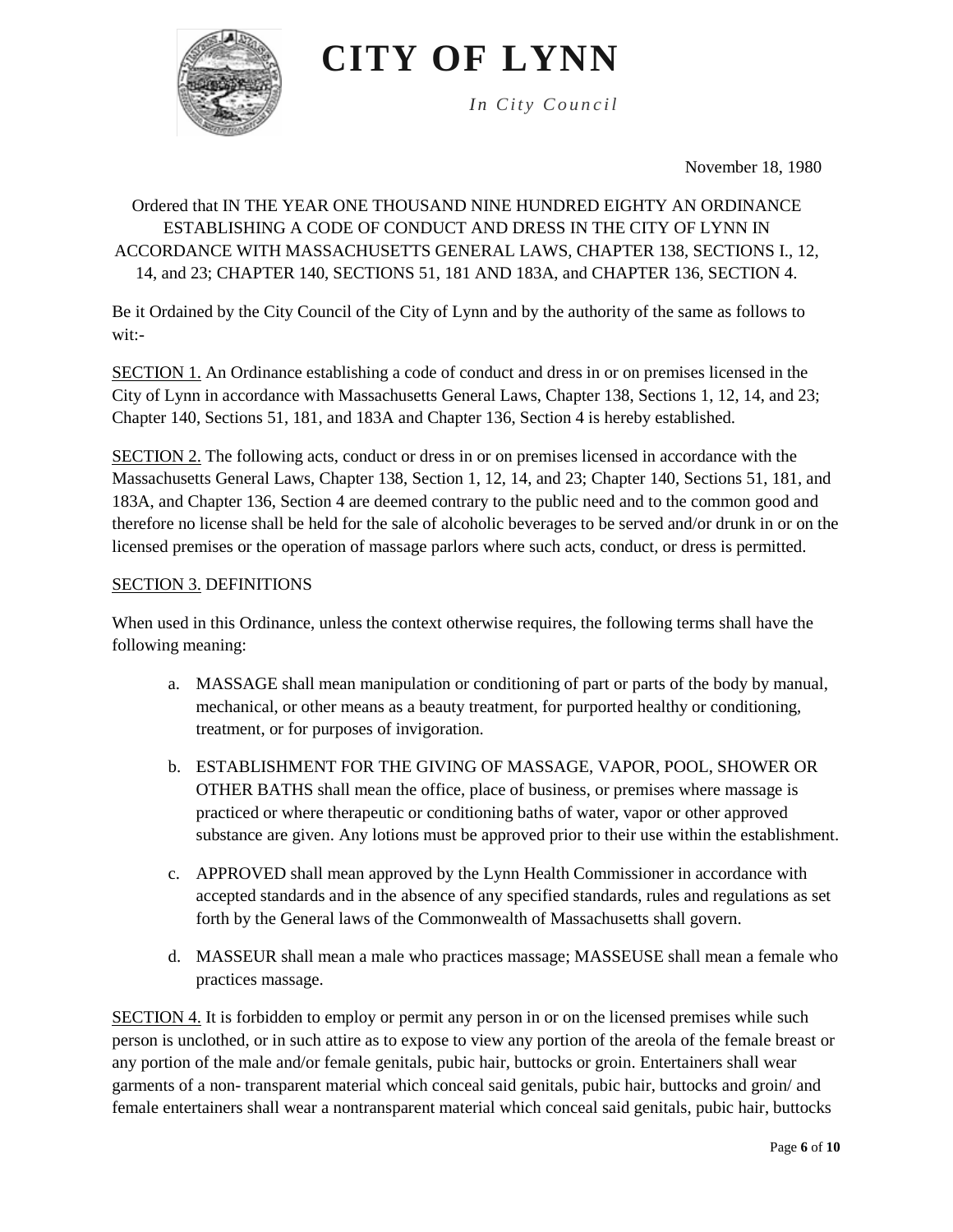

*In City Council*

and groin, and female entertainers shall wear a nontransparent material which conceal the areola of the female breast.

SECTION 5. It is forbidden to employ or permit any hostess, waitress, or other person to mingle with patrons while such hostess, waitress, or other person is unclothed or in such attire as would expose to view any portion of the areola of the female breast or any portion of the male and/or female pubic hair, genitals, buttocks or groin.

SECTION 6. It is forbidden to encourage or permit any person in or on the licensed premises to touch, caress or fondle the breasts, buttocks, or genitals of one's own person or of any other person.

SECTION 7. It is forbidden to employ or permit any person to wear or use any device, apparatus, or covering exposed to view which simulates the breasts, buttocks, pubic hair or genitals or any portions thereof which would be a violation of Section 5 above.

SECTION 8. It is forbidden to employ or permit any person in or on the licensed premises to perform an act or acts, or to simulate the act or acts of:

- a. Sexual intercourse, masturbation, sodomy, flagellation, or any sexual acts prohibited by law.
- b. Touching, caressing or fondling the breasts, buttocks, or genitals of another or one's own person.
- c. No (male) masseur nor (female) masseuse employed by an establishment licensed under Chapter 140, Section 51 shall practice massage upon or give or assist in giving any type of baths to the opposite sex.

SECTION 9. It is forbidden to allow any entertainer to perform in or on the licensed premises, while in the course of his or her entertainment or performance, to so entertain or perform less than three (3) feet from any patron in or on the licensed premises.

SECTION 10. It is forbidden to employ or permit any person in or on the licensed premises to show motion picture films, still photographs or any other photographic reproductions depicting any person or any acts or any simulation or any acts prohibited in Section 5 through 9 inclusive

SECTION 11. At all times the entire area of the premises must be continually illuminated to the degree of not less than one (1) foot candle (Measured thirty (30) inches from the floor) except those portions of the room covered by furniture. The doors of each room and enclosure of an establishment licensed pursuant to Chapter 140, Section 51, and used for massage purposes shall have an unobstructed window, one foot by two feet in size, which permits visual observation of the entire room or enclosure. Said doors shall be free of obstruction and remain unlocked during the hours of operation, along with all entrances to the establishment.

SECTION 12. No employee and/or entertainer shall solicit, induce, or request a patron to purchase any alcoholic or non-alcoholic beverage for them or any other person. Nothing shall prohibit the above activity between any employee and/or entertainer and any person who are related by blood or marriage.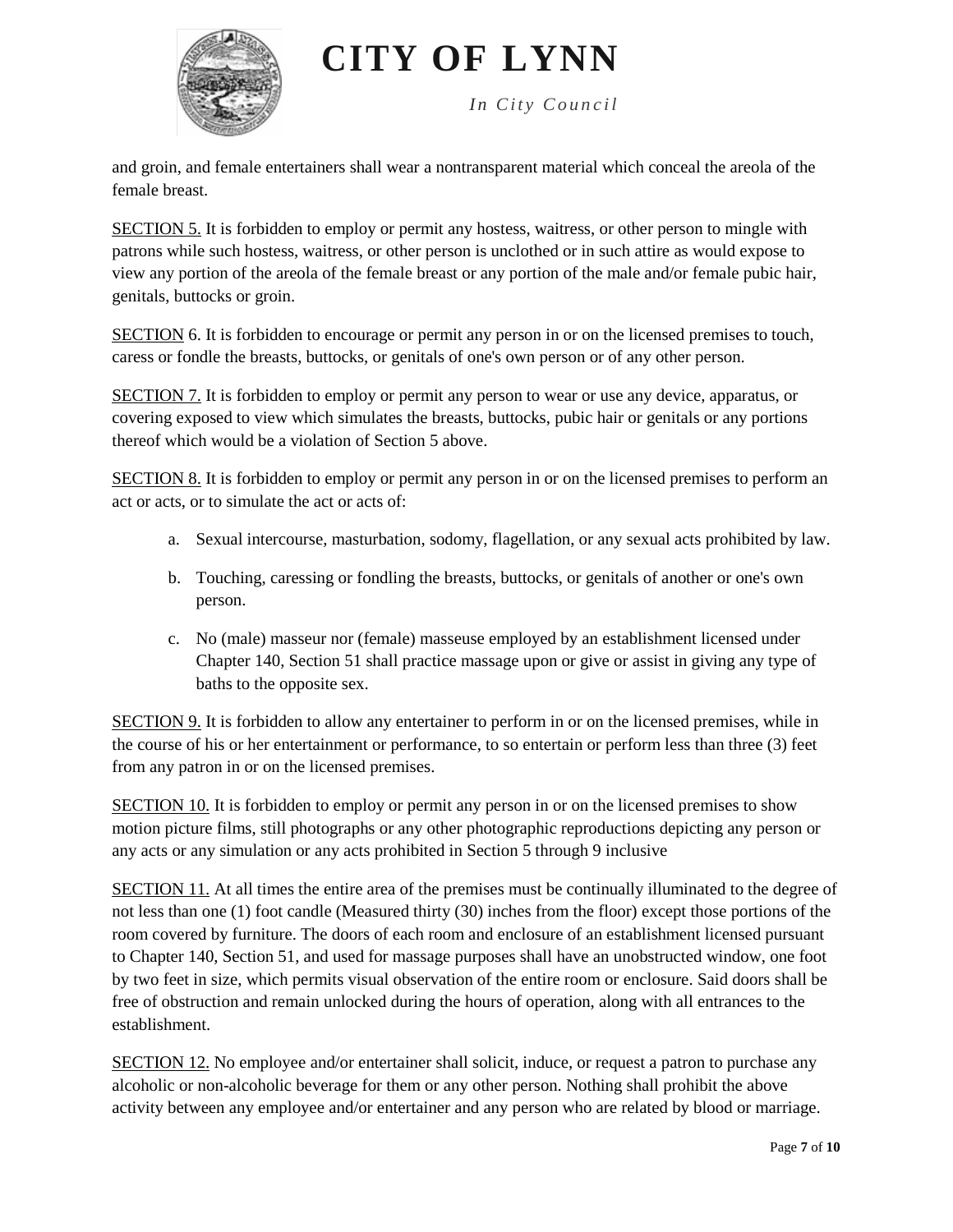

*In City Council*

SECTION 13. No devices, mechanical, electrical or otherwise, shall be utilized by any licensee or anyone for whose conduct said licensee is responsible, for the purpose of signaling employees, entertainers, and/or patrons that agents of licensing authorities or law enforcement authorities are present.

SECTION 14. No person shall practice massage or conduct an establishment for the giving of vapor, pool, shower, or other baths for hire or reward or advertise or hold himself out as being engaged in the business of massage or the giving of said baths without receiving a license from the Health Commissioner providing that said applicant has completed four one-semester courses at a school or college which is accredited by the New England Association of Schools and Colleges. Said courses shall be anatomy, physiology, kinesiolo and Practical Massage.

The License Fee for each establishment shall be One Hundred Dollars (\$100.00) and for each Masseur or Masseuse shall be Fifty Dollars (\$50.00) per year. A License issued to an establishment, masseur or masseuse is not transferable. A masseur or masseuse may, however, transfer to another establishment in the City of Lynn with prior approval of the Health Commissioner. License shall automatically expire on December 31 of each year. Applications for renewal must be submitted at least 30 days prior to expiration date.

## SECTION 15. EXCEPTIONS AND EXCLUSIONS

For the purpose of these regulations:

- a. PERSONS EXCEPTED: Physicians, physical therapists, school athletic trainers or chiropodists (podiatrists) registered in the Commonwealth are excluded. A person registered as a barber or an apprentice under the provisions of Section 87H or Section 871 of Chapter 112 of the General Laws or as a hairdresser, operator or a student under the provisions of Sections 87T to 87JJ inclusive of said Chapter 112 of the General Laws may practice facial and scalp massage without taking out a license.
- b. ESTABLISHMENT EXCEPTIONS: Hospitals, nursing and convalescent homes, and other similar licensed institutions where massage and baths may be given are excluded from the definition of an ESTABLISHMENT.

SECTION 16. REQUIREMENTS FOR PERSONAL LICENSING: No person shall be licensed to practice massage or conduct an establishment for giving massage, vapor, pool, shower, or other baths unless they meet the following requirements:

- a. Be Twenty-one (21) years of age or older.
- b. Be of good moral character.
- c. Submit to the Health Department a completed application form containing all information requested by said form.
- d. Have had a physical examination, including a blood test (serological examination) and chest X-Ray, within two months prior to the application for licensing or relicensing as well as 6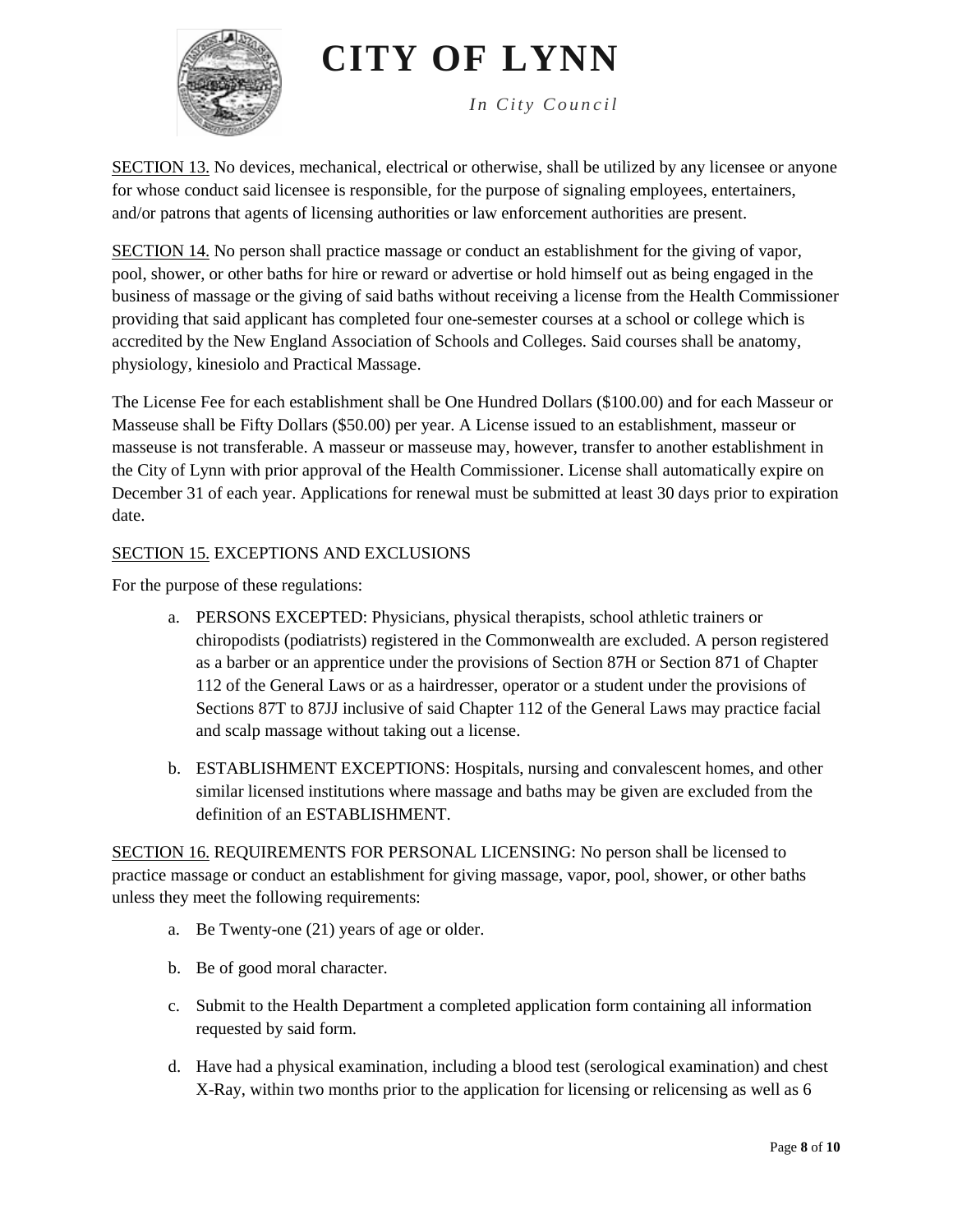

*In City Council*

month intervals during which time the practice of massage is carried an.

- e. A certificate signed by a physician indicating that the applicant is free from any communicable disease of any nature or description whatever must be submitted prior to licensing or relicensing.
- f. Most have completed 4 one-semester courses at a school or college which is accredited by the New England Association of Schools and Colleges.
- g. Penalty for falsifying any information in the application shall be grounds to revoke the license immediately without a hearing.
- h. A photo must accompany each application.

SECTION 17. REQUIREMENTS FOR LICENSING OF AN ESTABLISHMENT Every establishment for the giving of massage, vapor, pool, shower, or other baths shall meet the following requirements:

- a. Hours of operation of the ESTABLISHMENT shall not be prior to 11 A.M. nor after 12:30 A.M.
- b. Must comply with the zoning law of the City of Lynn.
- c. Must comply with those applicable sections of the Sanitary Code. D. Change rooms and dressing rooms provided for use of customers shall conform to the acquirements for change rooms and toilet facilities: at bathing places.
- d. Work Rooms; equipment, appliances, and facilities shall conform to the applicable requirements established under industrial Establishments for work room atmosphere, ventilation, heating, lighting, housekeeping and sanitation with such specific exemptions as are provided for and necessary-in consideration of the particular use of such premises.
- e. No person shall use for housing, sheltering, or harboring of its employees or other persons any massage parlor or any such establishment, or cause or permit same to be used as living or sleeping quarters by such employees or other person.
- f. No massage parlor or establishment shall be used for any immoral or indecent purposes whatsoever, and any conviction of any immoral or indecent acts permitted or performed upon the premises shall be sufficient evidence FOR THE IMMEDIATE REVOCATION CF THE LICENSE THEREOF.
- g. The License holder shall keep, maintain and operate the establishment under permit in such a manner that the health of customers, the health of persons employed therein, and the public health is not endangered in any way, and failure to do so shall be cause for revocation of the permit.
- h. License must be posted conspicuously.